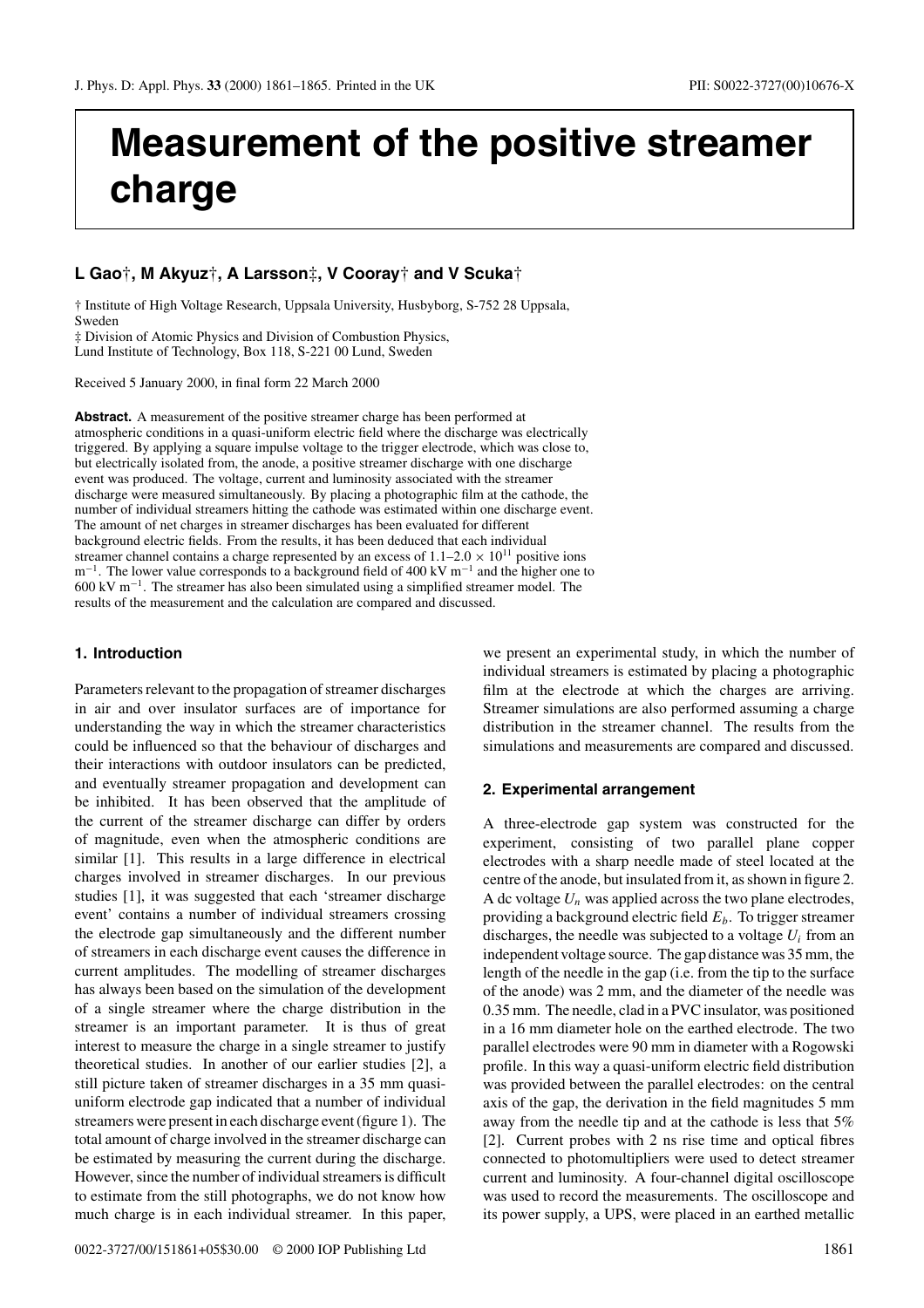

**Figure 1.** Still picture of a streamer discharge in a 35 mm gap. Streamers are initiated from a needle on the anode (right), then propagate to the cathode (left) in a quasi-uniform field (550 kV m<sup>-1</sup>).





**Figure 2.** Schematic diagram of the experimental arrangement.

**Figure 3.** Typical diagrams of simultaneous measurement of the square impulse voltage applied to the needle, currents at the needle and the cathode, and the luminosity of the streamer discharge. No photographic film was placed at the cathode in this case.

cabin. The connections between the current probes and the oscilloscope were made with RG-58 coaxial cables with an extra layer of outer shielding.

It has been shown that when the gap is pre-stressed with a dc voltage above a certain magnitude, the consequence of applying a voltage to the needle is that a streamer discharge starts in the gap. Streamers can propagate from the needle tip to the cathode if the background field in the gap is high enough [2]. The difference between this experiment and our previous one is that, to ensure only one discharge event occurs during each measurement, a square impulse voltage with a predetermined duration was used as the triggering source. For this purpose, a cable generator was constructed with 500 m of RG-58 cable terminated with a 50  $\Omega$  resistor, as shown in figure 2. A square impulse voltage of about 5  $\mu$ s duration was produced by discharging the cable. The dc voltage was not high enough to produce any corona at the needle tip before the application of the needle voltage. When the impulse voltage was applied to the needle, streamers could be initiated at the needle tip only within the 5  $\mu$ s period. During this period, the current and luminosity associated with the streamer discharge were measured. When the background field was in the range of 400–600 kV  $m^{-1}$ , a single event of streamer discharge was always produced.

To estimate the number of individual streamers, a photographic film (Kodak professional industrex AA400 x-ray film) was placed at the cathode. The arrival of each individual streamer produced a dot on the film [3]. The measurements were performed in air under the following atmospheric conditions: temperature,  $23^{\circ}$ C; pressure, 993 hPa; and absolute humidity, 12 g m<sup>-3</sup>.

### **3. Measurements**

Simultaneous measurements of the impulse voltage, the streamer current and the streamer luminosity are essential for the purpose of this experiment. Typical diagrams illustrating the measurements obtained for these properties are shown in figure 3. The magnitude of the square impulse voltage applied to the needle is 4 kV. Because of the resistive loss in the cable, it drops to 3 kV at the end of the square impulse. The light emitted from the streamers is used to identify the streamer discharge. A discharge event is present only when a luminosity impulse is recorded. The initial transients occurring right in the current signals after the application of the trigger impulse are not produced by a discharge event in the gap; but rather, by the capacitive current and electromagnetic noise [4]. The single luminosity impulse indicates that there is only one discharge event during the time that the impulse voltage is applied to the needle.

It is worth noting that in addition to the currents measured at the needle and the cathode, there is a third current component in the three-electrode system required to complete the current in the circuit: the current on the anode (i.e. the earthed electrode in figure 2) [5]. Figure 4 shows a measurement of the three branch currents. With the definitions of positive current direction used here, the sum of the needle and anode currents is equal to the value of the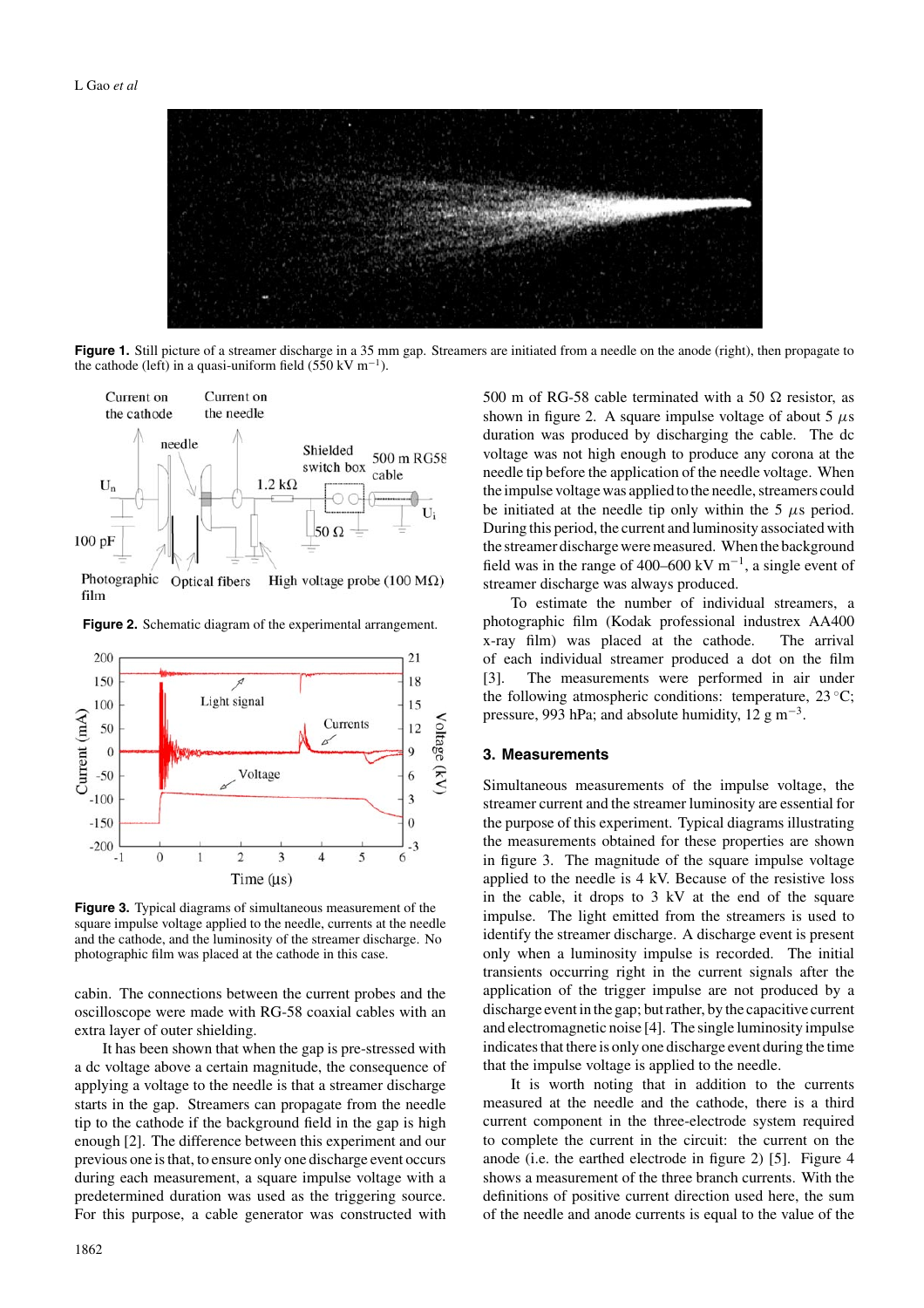

**Figure 4.** The currents associated with the streamer discharge measured at the needle, the cathode and the anode simultaneously.



**Figure 5.** Typical measurements of simultaneously measured currents at the needle and the cathode, and the luminosity of the streamer discharge obtained at the needle and the cathode, respectively, when there was no photographic film placed at the cathode. The background field was 500 kV m−1.

cathode current. A detailed analysis of the measurement of the three currents is presented in [5].

An enlargement of current and luminosity measurements presented in figure 3 is shown in figure 5. The luminosity signals were obtained by putting one optical fibre close to the needle tip and the other one close to the cathode surface. The current measured at the needle is the result of electrons flowing into the needle. The current measured at the cathode has two phases: the slow rising period corresponds to streamer propagation in the gap and the sudden rise indicates the streamer head arrival at the cathode [2, 4]. This interpretation is supported by the two luminosity impulses detected by the optical fibres.

The time-shift between the light and current signals is attributable to an internal delay of 22 ns in the photomultiplier. It should also be noted that the diagrams shown in figures 3 and 5 were obtained from the measurements for different discharge events. The streamer discharge may statistically occur at any time instant during the application of the square impulse voltage (between 0 and 5  $\mu$ s if the recording is triggered by the rising front of the impulse voltage). Therefore, the current signals displayed in figures 3 and 5 do not necessarily occur at the same time instant. This is also the case for the diagram shown later in figure 6.



**Figure 6.** Typical measurements showing the currents and the luminosity of the streamer discharge at the needle and the cathode, respectively. A photographic film was placed at the cathode. The background field was 500 kV m−1.



**Figure 7.** Star-shape dots created by positive streamers hitting the photographic film. The background field was 500 kV m<sup>-1</sup>.

When a photographic film was placed at the cathode, the sudden rise in the cathode current disappeared, as shown in figure 6, indicating that streamers arriving at the cathode could not make contact with it. Instead, they hit the photographic film leaving star-shape dots on it, as shown in figure 7. The star-shape is caused by surface discharges since the charge in the streamer tip cannot be neutralized by electrons from the cathode because of the photographic film acting as an insulator.

The number of individual streamers can be obtained by counting the number of star-shape dots on the photographic film. There were always a few 'noise dots' on the film created by small protrusions on the cathode surface since the film was in contact with the cathode when the measurement was performed. To identify the dots that were created by streamers, a photographic film was placed in the middle of the gap (parallel to the electrodes) so that effects from the cathode could be eliminated. These 'noise dots' were easily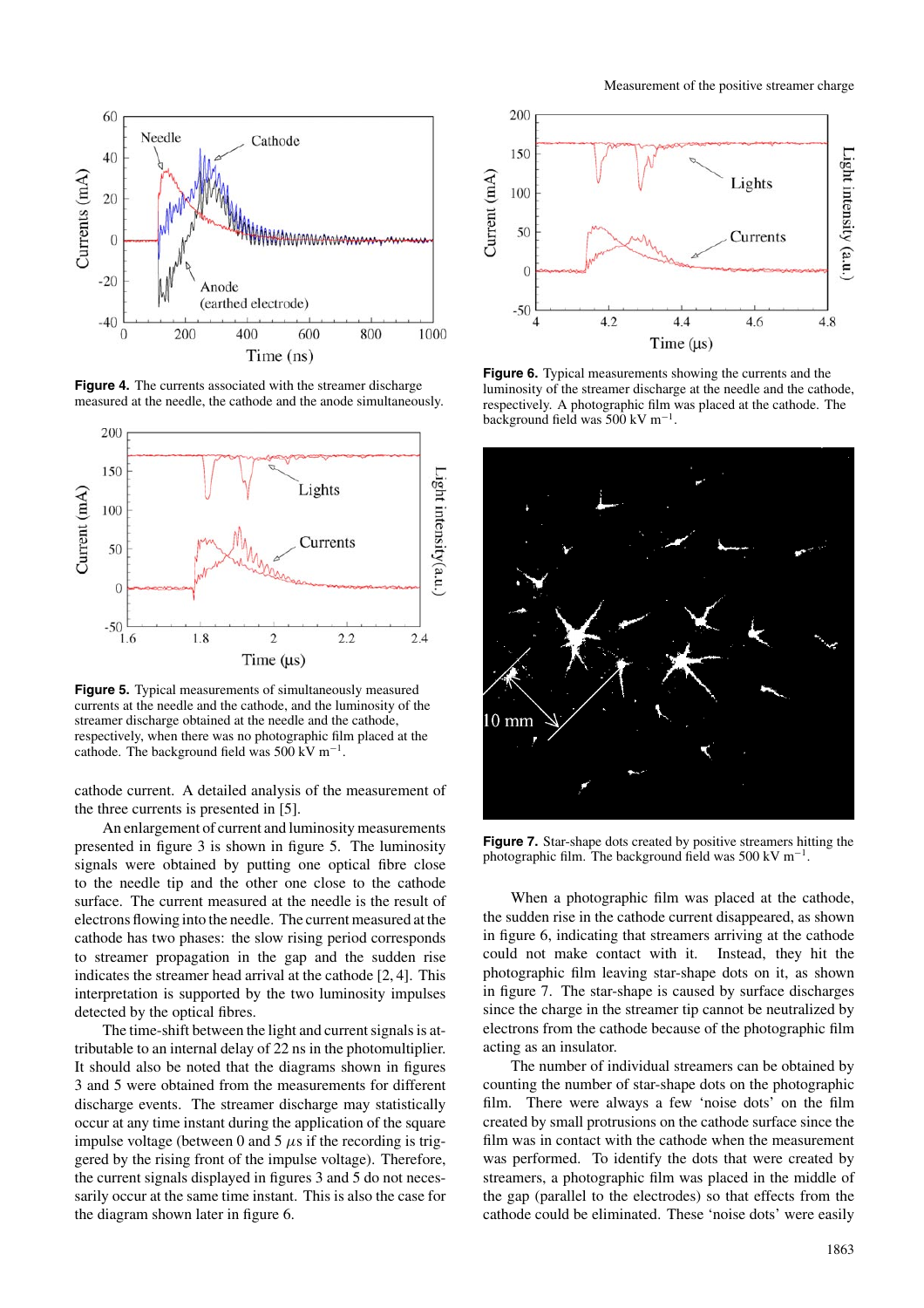

**Figure 8.** The charge per unit length  $(Q_s)$  of a single streamer as a function of the background electric field  $(E_b)$ . The calculated results are made under the assumption that there is a voltage gradient along the streamer of 500 kV m−1.

identified since they were found to be circular rather than star shaped.

#### **4. Results of the measurement**

The total net charge of the streamers is obtained by integrating the current measured at the needle, since the charge of the electrons flowing into the needle should be equal to the amount of the positive charge left in the streamer channel. The charge of an individual streamer is obtained by dividing the total charge by the number of dots on the photographic film for the relevant discharge event. However, the size of dots differs (those 'noise dots' are excluded), especially when the background field is higher than 500 kV m<sup>-1</sup>. We presume that the charge carried by a 'big dot streamer' is higher than that carried by a 'small dot streamer' and a hypothesis is made as follows. For the humidity condition in the experiment (12 g m<sup>-3</sup>), the electric field for the stable streamer propagation is about 500 kV m<sup>-1</sup> [6, 7]. This was also verified by the observation that the peak amplitude of the current at the needle was equal to that of the current at the cathode for this background field, and the field calculation which showed a constant field strength in front of the streamer head [2]. When the background field is lower than the stable propagation field, the charge in the streamer head decreases and, when it is higher, the charge in the streamer head increases whilst the streamer propagates [2]. We assume that when it is lower than 500 kV m<sup>-1</sup>, the dots on the photographic film are all created by the streamers originated in the vicinity of the needle tip. When it is higher than 500 kV  $m^{-1}$ , only the big dots on the photographic film are created by the streamers initiated in the vicinity of the needle tip, whilst the small dots are caused by streamer branching during the streamer propagation. Under this hypothesis, the average charge per unit length of a single streamer  $(Q_s)$ is estimated for different background fields, as shown in figure 8.  $Q_s$  is obtained by dividing the total positive charge by the number of dots obtained in the discharge event and the streamer length (33 mm).

The measured results displayed in figure 8 correspond to an excess of  $1.1-2.0 \times 10^{11}$  positive ions m<sup>-1</sup>. The streamer charge was measured by Suzuki in a 20 mm rod–plane gap as the applied voltage was changed from 7.9 to 28 kV [8]. On the assumption of a single streamer branch, he obtained 0.6–  $3.0\times10^{11}$  positive ions m<sup>-1</sup> for primary streamers. Although our measurement was performed in a uniform background field and Suzuki's was made in a non-uniform field, good agreement is found in the results.

## **5. Discussion**

The net positive charge distributed in the streamer channel should result in potential differences in the channel. In our earlier studies, we have presented a simplified streamer model, in which the streamer was assumed to be a cylindrical channel with a constant potential gradient  $(E_g)$  along it [2]. The discharge gap configuration in the simulation was assumed to be the same as in the experimental set-up. The streamer was simulated with one end connected to the needle and the other end, a hemispherical tip, extending into the gap. A potential gradient was assigned to the surface of the streamer channel. The potential gradient along the streamer channel was assumed to be equal to the stable streamer propagation field, i.e.  $E_g = 500 \text{ kV } \text{m}^{-1}$ . The radius of the streamer channel was assumed to be 50 µm. The simulations have been performed with a two-dimensional field calculation program that uses the finite element method [9]. The axisymmetric  $(r-z)$  coordinate system was used in the simulation so that the solutions were solved for threedimensional configuration. The calculated streamer charge is show in figure 8.

The measured and calculated values of the charge for a single streamer have given the same order of magnitude. However, when the background field is equal to or larger than 500 kV m−1, the measured charge is always smaller than the calculated value. The discrepancy might be attributable in part to both the experiment and the calculation. In the experiment, the counting of the number of individual streamers is less accurate when  $E_b \geq$ 500 kV m<sup>-1</sup>. Following the hypothesis described earlier, when the background field is higher than the field for stable streamer propagation, increasing the charge in the streamer head makes the streamer head split. Thus, the number of individual streamers resolved by the photographic film at the cathode is more than the number of streamers which travel the whole gap length (from the needle to the cathode). Furthermore, the potential gradient and the radius were assumed to be constant for the streamer channel in the calculation. However, the charge distribution in the streamer channel may not be simply represented by a constant potential gradient in the streamer channel, since the net positive charge in the streamer channel can be reduced by the electrons created at the streamer head flowing towards the needle.

Calculations of induced charges on the anode and the cathode based on the experimental data obtained from the same experimental set-up have been presented in [5], where possible charge distributions in the streamer channel have been analysed. The analysis indicates that the net positive charge should be localized to the front part of the streamer. We infer that this may be caused by the streamer branching effect. In the calculation of the simplified model in which